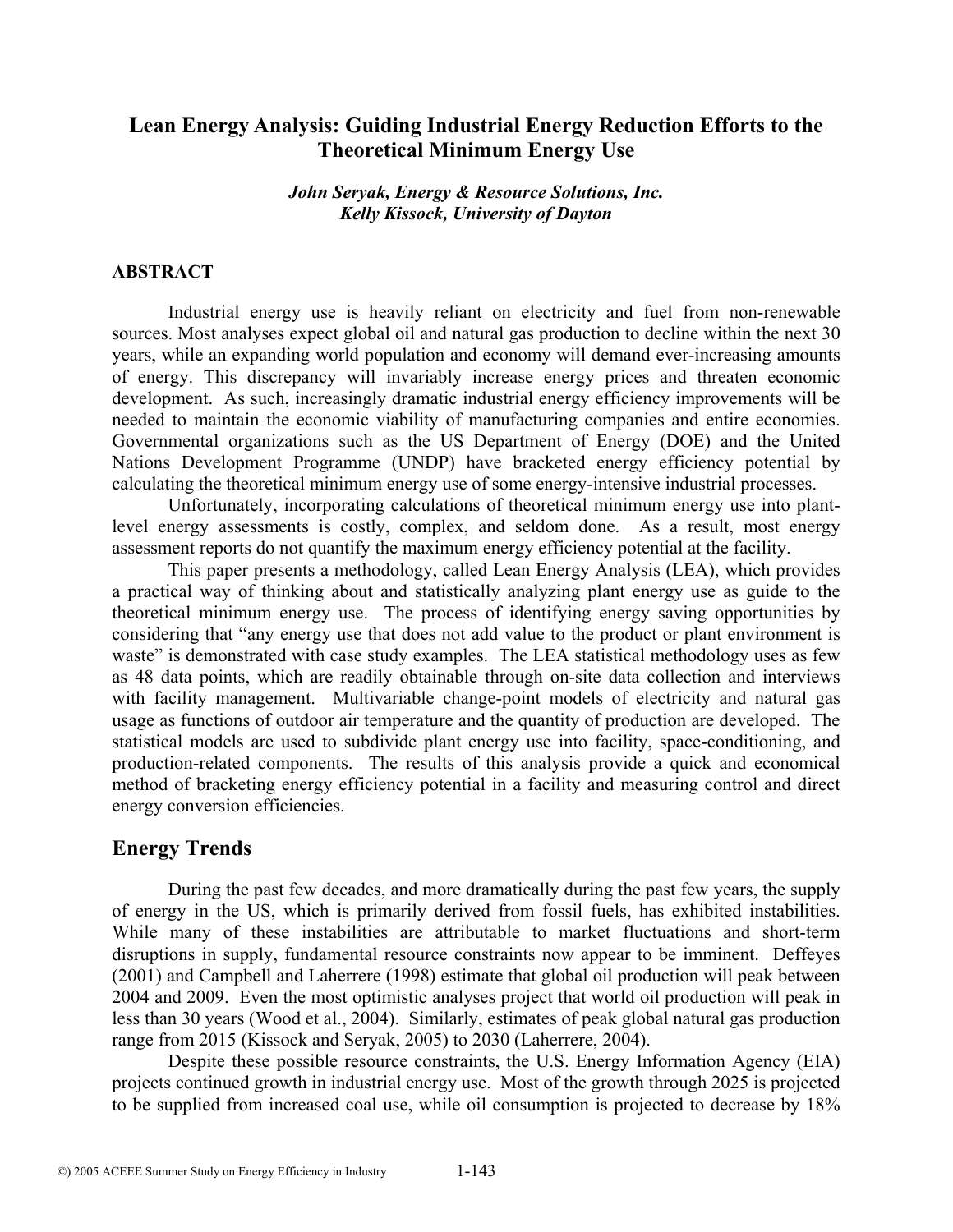(DOE-EIA, 2005). However, increased oil use in the transportation sector is expected to drive total US oil consumption from 20 to 28 million barrels per day. If oil production actually declines, increased renewable energy alone will not supply enough energy to meet demand, based on current growth rates. Remaining options include increased nuclear-based electricity and/or increased energy efficiency.

While nuclear power is an option, safety, waste storage problems and the threat of terrorism have discouraged construction of new nuclear plants. Given the specter of decreasing fossil fuel supplies, uncertainty in nuclear power growth, and small penetration of renewable energy, avoiding economic downturn will require a dramatic increase in energy efficiency.

The Department of Energy's (DOE) Industrial Technologies Program (ITP) has recognized the potential of industrial energy efficiency. DOE-OIT has, through its Industries of the Future program, identified eight of the most energy intensive industries and targeted each with major reductions in energy intensity by 2020. The DOE-OIT proposes to meet these goals through a combination of best-practice applications and new technology.

# **Theoretical Minimum Energy Use**

To bracket energy efficiency potential, the DOE has sponsored several studies on theoretical minimum energy use (Fruehan et al., 2000; Worrell, et al., 2000; Choate and Green, 2003; Energetics, 2004). These studies conclude that theoretical minimum energy use is far less than actual energy use. For example, Ayers (1989) estimated that only 2.5% of US primary energy consumption is used to provide energy services. Table 1 shows the theoretical minimum and actual energy use for the aluminum, steel and ammonia industries as described by Choate and Green (2003), Fruehan, et al. (2000), and Worrell, et al. (2000), respectively.

| <b>Industrial</b>            | <b>Theoretical</b>    | <b>Total</b>           |                       |                 |
|------------------------------|-----------------------|------------------------|-----------------------|-----------------|
| <b>Process</b>               | <b>Minimum Energy</b> | <b>US Gross</b>        | <b>Theoretical</b>    |                 |
|                              | Requirement           | <b>Energy Required</b> | <b>Minimum Energy</b> |                 |
| <b>Aluminum</b>              | (kWh $(10^9)$ /year)  | (kWh $(10^9)$ /year)   | % of Actual           | <b>Authors</b>  |
| Alumina Refining             | 0.56                  | 16.24                  | 3.4%                  |                 |
| Anodes Production            | 9.77                  | 21.86                  | 44.7%                 |                 |
| Aluminum Smelting            | 22.41                 | 116.36                 | 19.3%                 |                 |
| <b>Primary Casting</b>       | 1.23                  | 4.56                   | 27.0%                 |                 |
| <b>Secondary Casting</b>     | 1.15                  | 9.64                   | 11.9%                 |                 |
| Rolling                      | 1.76                  | 6.66                   | 26.4%                 |                 |
| Extrusion                    | 0.75                  | 2.59                   | 29.0%                 |                 |
| <b>Shape Casting</b>         | 0.84                  | 6.63                   | 12.7%                 |                 |
| Total Aluminum Shape Casting | 38.47                 | 184.54                 | 20.8%                 | Choate & Green  |
| <b>Steel</b>                 | <b>GJ/ton product</b> | <b>GJ/ton product</b>  |                       |                 |
| Liquid Hot Metal             | 9.8                   | 13.5                   | 72.6%                 |                 |
| Liquid Steel (BOF)           | 7.9                   | 11                     | 71.8%                 |                 |
| Liquid Steel (EAF)           | 1.3                   | 2.25                   | 57.8%                 |                 |
| <b>Hot Rolling Flat</b>      | 0.03                  | $2.2^{\circ}$          | 1.4%                  |                 |
| Cold Rolling Flat            | 0.03                  | 1.2                    | 2.5%                  | Fruehan, et al. |
| Ammonia                      |                       |                        |                       |                 |
| Ammonia Steam Reforming      | 21.6                  | 35.5                   | 60.8%                 | Worrell, et al. |

**Table 1: Actual and Theoretical Minimum Energy Consumption** 

Many studies of theoretical minimum energy use rely on the concept of exergy. Exergy is the quantity of work that energy can generate. Theoretical minimum energy use is frequently calculated as the minimum exergy required to produce a given output; thus exergy analysis is a type of minimum energy study. Szargut and Morris (1987) examined exergy use in chemical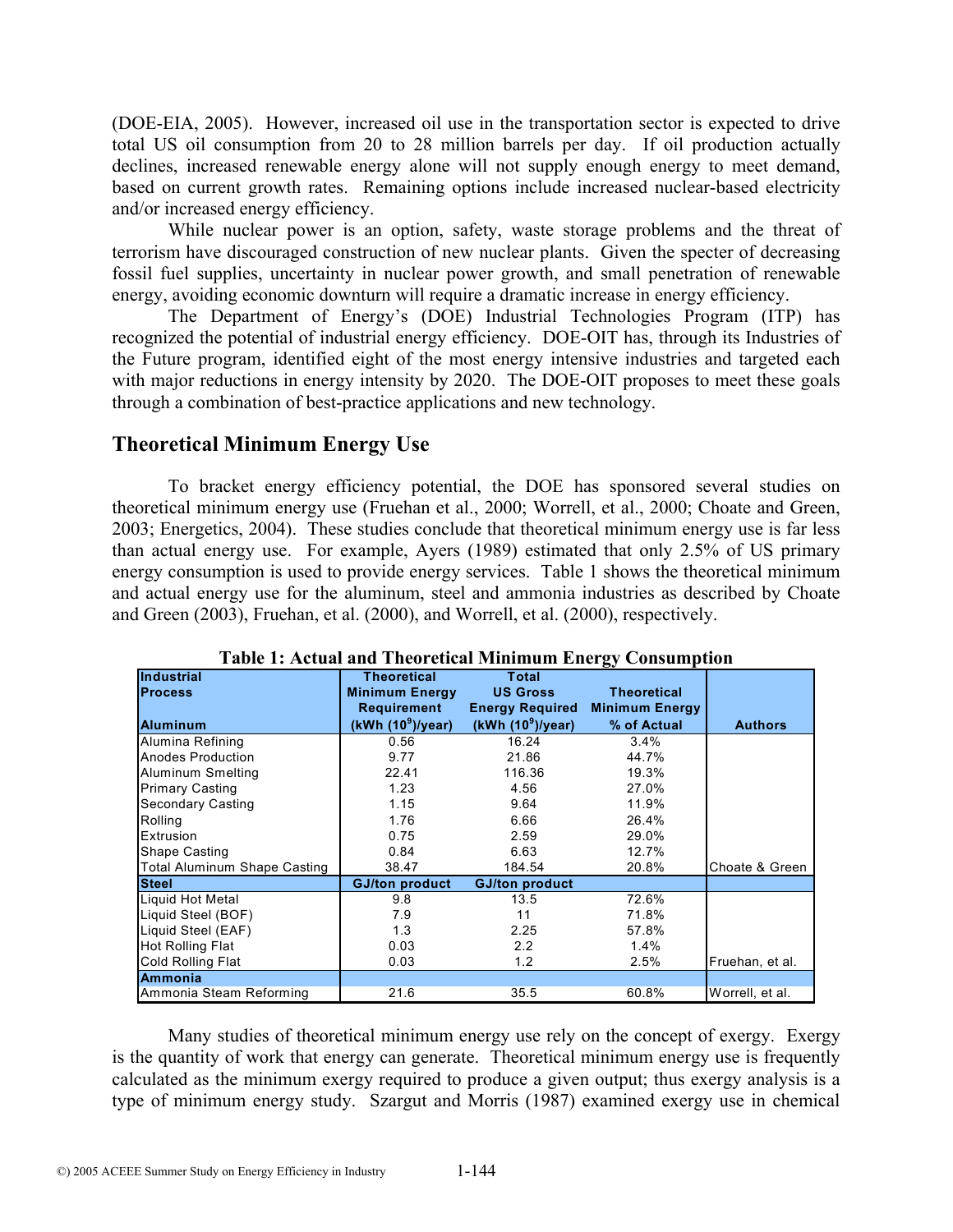processes, Wall (1988) investigated exergy use in industry, and Bader and Kissock (2000) examined the exergy use of air compression.

The United Nations Development Programme (UNDP) defines several useful forms of minimum energy use. First, the *theoretical minimum specific energy use* is "for processes that reach the final state of equilibrium at an infinitely slow rate." Industry is not economically viable functioning at an infinitely slow rate, leading UNDP to define *technically achievable minimum energy consumption*, where "technically" indicates that time constraints of the process are taken into account. Finally, the cost of technology is accounted for in *economically achievable minimum energy consumption* (UNDP, 1997). The difference between the theoretical minimum energy use and the actual energy use in an industrial process has been termed the "energy bandwidth" (Energetics, 2004).

While theoretical minimum energy use has been studied as a goal for large-scale energyreduction efforts, it has not been widely adopted to guide specific energy-reduction efforts. Instead, targeted industrial energy assessments have been shown to provide more practical advice for individual facilities seeking to reduce energy use. Thus far, incorporating calculations of theoretical minimum energy use into energy audits has generally been too costly and complex.

This paper discusses Lean Energy Analysis as an enhancement to traditional methods of conducting energy assessments. LEA provides a practical way to view industrial energy consumption in terms of the energy consumed for operational control and the energy consumed directly for production. Minimizing and eliminating energy not directly consumed for production is an important first step towards achieving minimum theoretical energy use.

### **Lean Energy Analysis**

The 1990's was a decade of renewal for U.S. industry. Economic growth and flat energy prices spurred capital investment in labor saving machinery and improved process equipment. Management structures evolved to systematically address quality and environmental issues in accordance with ISO 9001 and ISO 14001 standards (ISO, 2002; Woodside and Aurrichio, 2000). Product quality improved with the widespread adoption of empirically driven decision tools such as Six Sigma (Tennant, 2003). But perhaps the most important change was the growing adoption of a new paradigm, called Lean Manufacturing, for understanding value and waste in manufacturing processes. The principles of Lean Manufacturing grew from Shewhart's and Deming's work on Statistical Process Control (Thompson, J. and Koronacki, J., 2001). The efficacy of these methods was demonstrated by the success of the Toyota Production System, and documented by Womack and Jones (1996) in their classic "Lean Thinking".

Perhaps the fundamental principal of Lean Manufacturing is that any activity that does not add value to the product is waste. Lean Energy Analysis (LEA) is the specific and rigorous application of this principle to manufacturing energy use. LEA seeks to identify and reduce energy use that is not directly related to production. Like Lean Manufacturing, it is both a way of thinking about the manufacturing process and a set of methods for applying the approach to achieve measurable results.

To think about manufacturing energy use from the LEA perspective, one begins by asking how much energy is directly transmitted to the product and comparing it to the total energy consumed by an operation. The power of this approach for identifying savings opportunities is demonstrated by case study examples in the next section, Energy Use from the Lean Perspective. In addition to a paradigm for thinking about manufacturing energy use, LEA also employs specific statistical and graphical methods to aid in reducing and eliminating non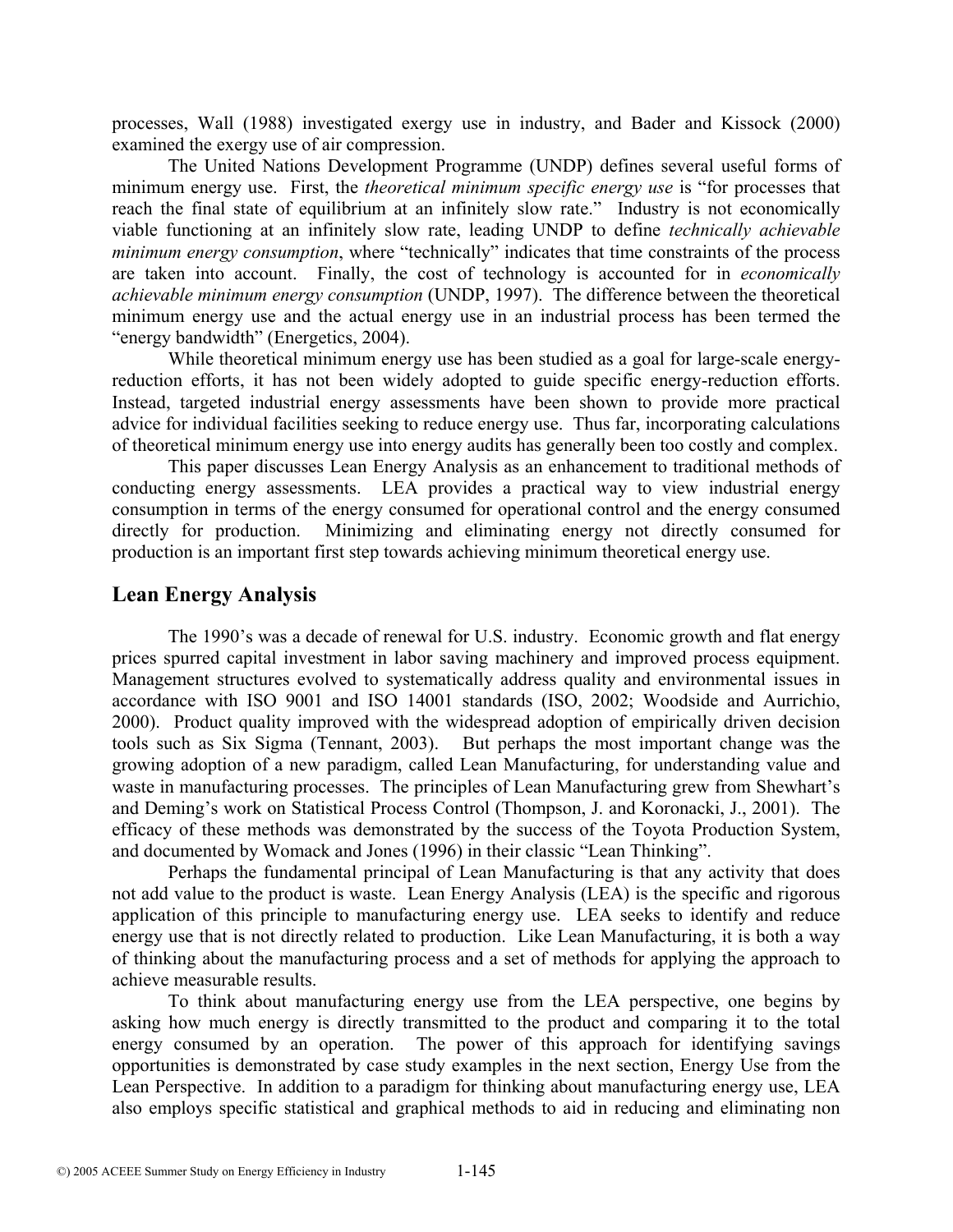value added energy use. The use of these methods is demonstrated in the section, Statistical Methods for Lean Energy Analysis. In both cases, the use of LEA as a practical method for moving towards theoretical minimum energy use is described.

## **Energy Use from the Lean Perspective**

"Lean" energy directly adds value to the product or the production environment. All other uses of energy are waste. Wasted energy includes friction, infiltration, exhaust, oversized and part-loaded equipment and idling equipment. This conceptual framework helps to identify sources of energy waste, so that the waste can be reduced or eliminated. To apply this approach, two questions should be asked when investigating energy saving opportunities for a process: "How much energy value is added to the product/environment?" and "What are the other uses of energy that do not add value?". The following examples illustrate application of this approach.

### **Conveyor Ovens**

Conveyor ovens are commonplace in industry and serve many functions. Examples of conveyor ovens include heat-treating ovens, sintering furnaces, ultra-violet (UV) cure ovens, infra-red (IR) cure ovens and gas-fired drying booths. In this case study, two UV lamps cure ink on plastic templates as they move through the ovens. Figures 1 shows widely spaced parts moving past UV lamps on a mesh conveyor. The parts receive 250-W of UV light for 4.4 seconds over 2.5 feet.





A traditional energy assessment may consider installing more efficient UV lamps or a premium efficiency conveyor motor (3% efficiency gain). In the LEA approach, the first question is: "How much energy value is added to the product?" In this case, only the energy needed to cure the ink is value-added. The second question is: "What are the other uses of energy that do not add value?" Here, most of the UV light hits the conveyor rather than a part, thus very little of the energy used to produce the UV light actually cures ink. In addition, even light at wavelengths outside of the UV band is waste, since this light does not cure the ink.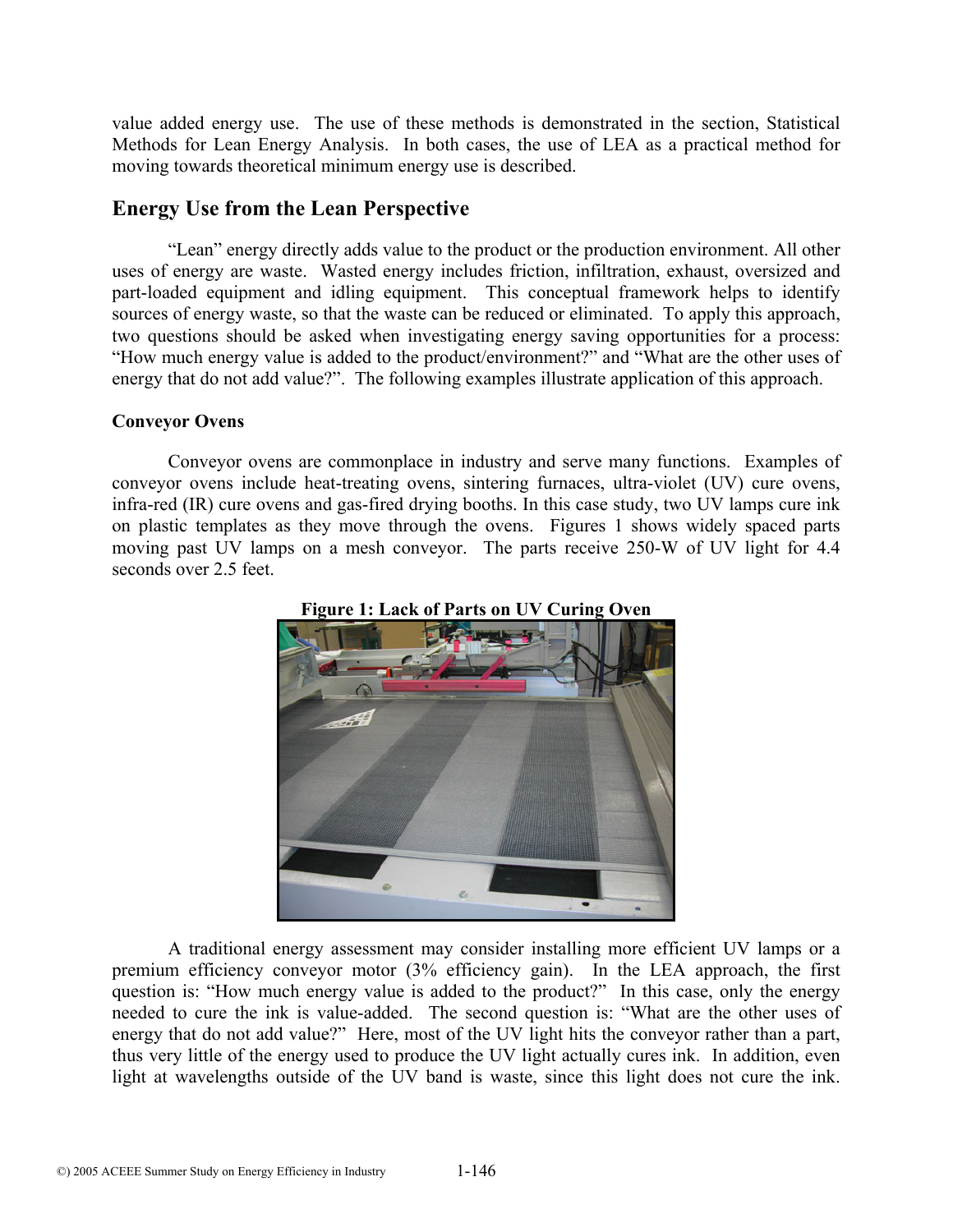Thinking in these terms makes it apparent that the curing process is vastly inefficient, and opportunities for increasing energy efficiency exist beyond traditional equipment replacement.

In this case, 9-inch x 13.5-inch triangular parts were spaced about every 20 feet on a 5.5 foot wide conveyer. The ink covered about 25% of the part surface. Assuming 75% of the energy consumed by the UV bulbs is used to produce useful UV light, the energy consumed by the UV lamps can be divided into end uses.

| able 2. $\sigma$ $\alpha$ caring $\sigma$ and $\sigma$ can be extended. |        |  |  |  |
|-------------------------------------------------------------------------|--------|--|--|--|
| End                                                                     | %      |  |  |  |
| Use                                                                     | Total  |  |  |  |
| Light hitting conveyor belt                                             | 99.23% |  |  |  |
| Light hitting non-inked part                                            | 0.58%  |  |  |  |
| Non-UV light hitting inked part                                         | 0.05%  |  |  |  |
| UV light hitting inked part                                             | 0.14%  |  |  |  |
| <b>Total</b>                                                            | 100%   |  |  |  |

**Table 2: UV Curing Oven Energy End Use** 

As shown in Table 2, only 0.14% of the energy consumed by the UV bulbs adds value to the product. The remaining 99.86% of the energy is waste, and is a target for elimination. Of this, 99.23% of the energy is wasted on the conveyor belt. Thus, LEA shows us is that 99% of the savings potential lies in the low cost and simple act of placing more parts on the belt.

One possible solution to eliminate this source of energy waste would be to turn on the UV lamps only when a part is passing underneath. Unfortunately, using a sensor to turn the lamps on and off is not feasible, because it takes too much time for the bulbs to warm up. Alternatively, the parts could be placed closer together. One way of doing this, without otherwise altering the current production speed would be to turn off one UV bulb, while slowing the conveyor belt speed by half. Thus, the part would still receive 250-W of UV light for 4.4 seconds, but only over 1.25 feet. In this case, the rate of production is not altered, but energy use has been reduced by 50%. Moreover, LEA shows that even more efficiency gains are possible if the parts were placed closer together.

Many conveyor furnace operations show similar opportunities. As noted, exhaust and infiltration are major sources of energy waste, as they add no value to the product. We commonly observe heat-treating furnaces with no production, exhausting all heat to the atmosphere. We also observe dramatically under-loaded IR and gas-fired curing ovens, much like the UV curing oven shown above.

These observations have led us to view energy losses in terms of energy lost during process control, energy lost when converting primary energy from form-to-form, and energy directly applied to the end-use. In many cases, such as this, control losses are much larger than primary energy conversion losses or the energy applied to the end use. When performing energy assessments, we generally don't begin by attempting to independently calculate theoretical minimum energy use for each process based on engineering calculations; however, we've found that thinking in terms of LEA helps us identify large opportunities that we may have otherwise missed and leads us closer to achieving theoretical minimum energy use.

#### **Electroplating Tanks**

Large electroplating operations typically have multiple, heated dip tanks, which are heated by gas-fired boilers. Plant air quality is maintained by blowing outdoor air across the open tank tops to capture chemicals, and then exhausting the air outside. The heat generated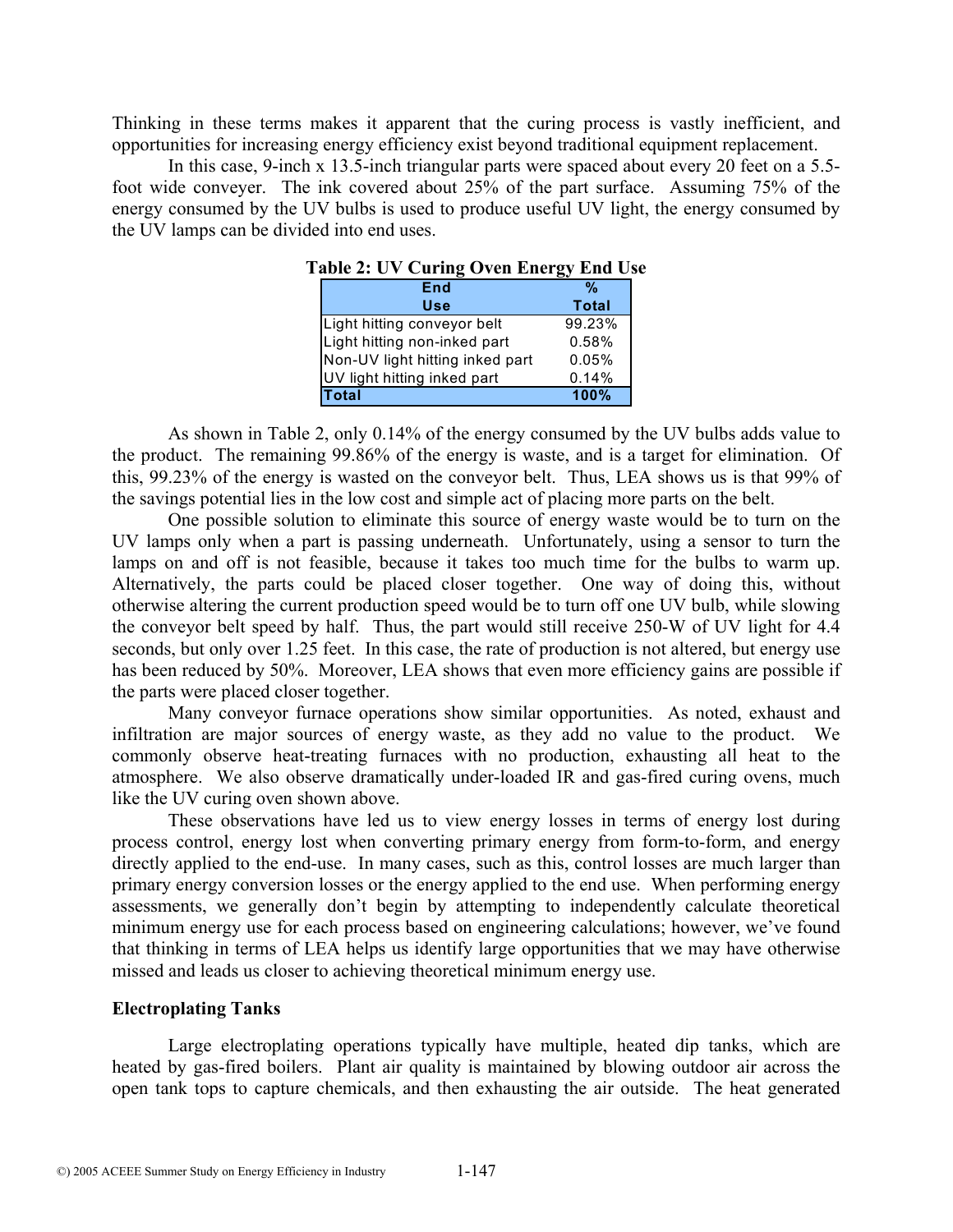from natural gas combustion leaves the plant through six ways: the boiler exhaust, the steam piping, the product, the tank waste liquids, the tank sides and the open tank tops. Of these, the greatest source of heat loss is frequently from the open tank tops, due to the large amount of forced convection across the tanks. The smallest energy end use is probably in the value added to the product.

Heat loss from the tank tops can be greatly reduced by installing insulating polypropylene floats. In addition to reducing heat loss, these floats also reduce emissions from the tanks. The reduction in emissions would enable a reduction in airflow across the tanks, and thus create an opportunity for reducing fan energy. In this plant, the air supply and exhaust across the tank tops was imbalanced, creating negative air pressure in the plant. Thus, reducing airflow across the tanks also reduced the negative pressure in the plant, and reducing space-heating requirements.

Thinking in terms of LEA enabled us to clearly see that most of the energy was once again lost trying to control the process. In this case, the control loss was very near the end use. By focusing on the energy end use first, the eventual savings were multiplicative since reducing tank evaporation led to reduced ventilation requirements, which led to reduced fan energy use and reduced space heating energy use. The concept of sequentially focusing on the end use, the distribution system, then the primary conversion system is called the Whole-System Inside-Out approach (Kissock et al., 2001), which is complimentary to LEA thinking.

### **Statistical Methods for Lean Energy Analysis**

As the previous case studies demonstrate, thinking in terms of LEA is a practical and useful technique for "seeing" energy savings opportunities that may otherwise escape notice. In addition, it provides a practical framework for viewing energy use in terms of the theoretical minimum energy use needed by a process. In some cases, such as the UV lamp case study, theoretical minimum energy use can be quantified by engineering calculations. However, time and other constraints frequently inhibit the data collection and analysis required to do so. Moreover, quantifying theoretical minimum energy use for an entire industrial facility is even more complex and time-consuming. Fortunately, LEA's statistical methods can begin the task of disaggregating plant energy use in components that quantify and support the effort of moving toward minimum energy use

The source data for a plant-wide LEA analysis are monthly electricity use, natural gas use, production and outdoor air temperature data. Electricity and natural gas use are generally available from utility billing data. Average daily temperatures from 1995 to present for over 300 cities around the world are available from the UD/EPA Average Daily Temperature Archive (http://www.engr.udayton.edu/weather/). Manufacturing plants typically track production. The data should be averaged, to eliminate the variance in days per billing period. Using these methods, only 48 monthly data points (12 months of electricity, gas, temperature and production data) are required to perform a basic Lean Energy Analysis.

Using these data, plant energy use is modeled as a function of outdoor air temperature and the quantity of production using multi-variable change-point models. These models were originally developed to model energy use as a function of outdoor air temperature and other influential variables in buildings. (Kissock et al., 1998a; Kissock et al., 2003). However, they are also applicable for analyzing industrial energy use.

The statistical models used in LEA could be created using standard statistical software applications. However, specialized software for LEA modeling, such as Energy Explorer (Kissock, 2000), significantly reduces the required data handling and statistical modeling, and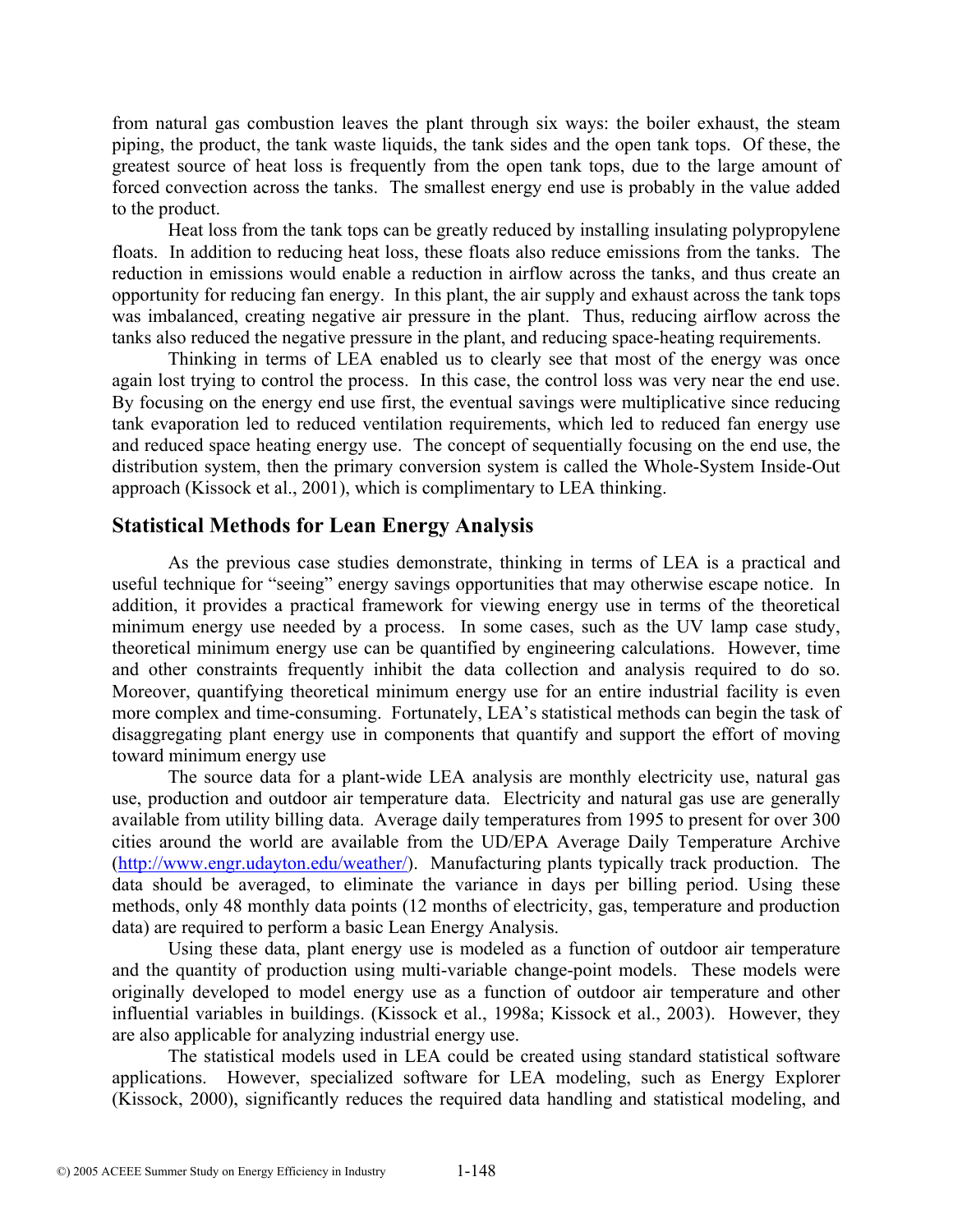provides graphical output that increases intuitive understanding of the results. In addition, the multivariable change-point models described above are included in Energy Explorer. The case studies below demonstrate how Energy Explorer to quickly develops LEA models of gas and electricity use.

#### **Case Study Example of Developing an LEA Model of Natural Gas Use**

Time trends of natural gas use verses outdoor air temperature or production show that gas use is inversely correlated with temperature and somewhat correlated with production. However, taken separately, the affects of the temperature and production on gas use are confounded. LEA statistical analysis disaggregates the affects of temperature and production.

Figure 2 shows the regression results of a three-parameter heating model of natural gas use as a function of outdoor air temperature that also includes production as an additional independent variable. This model is called a 3PH-MVR model since it includes the capabilities of both a three-parameter heating model of energy use versus temperature (3PH), plus a multivariable-regression model (MVR). The model's  $R^2$  of 0.97 indicates that virtually all of the variation in natural gas use is correlated to the variation in outdoor air temperature and production. The model's coefficient of variation of the root mean square error (CV-RMSE) of 5.1% indicates that it can predict future natural gas use within +10.2% at the 95% confidence level (Kissock et al., 1998a).



**Figure 2: 3PH-MVR Model of Natural Gas Use** 

3PH-MVR model of natural gas use as function of both outdoor air temperature and production. Measured natural gas use (light squares) and predicted natural gas use (bold squares) are plotted against outdoor air temperature.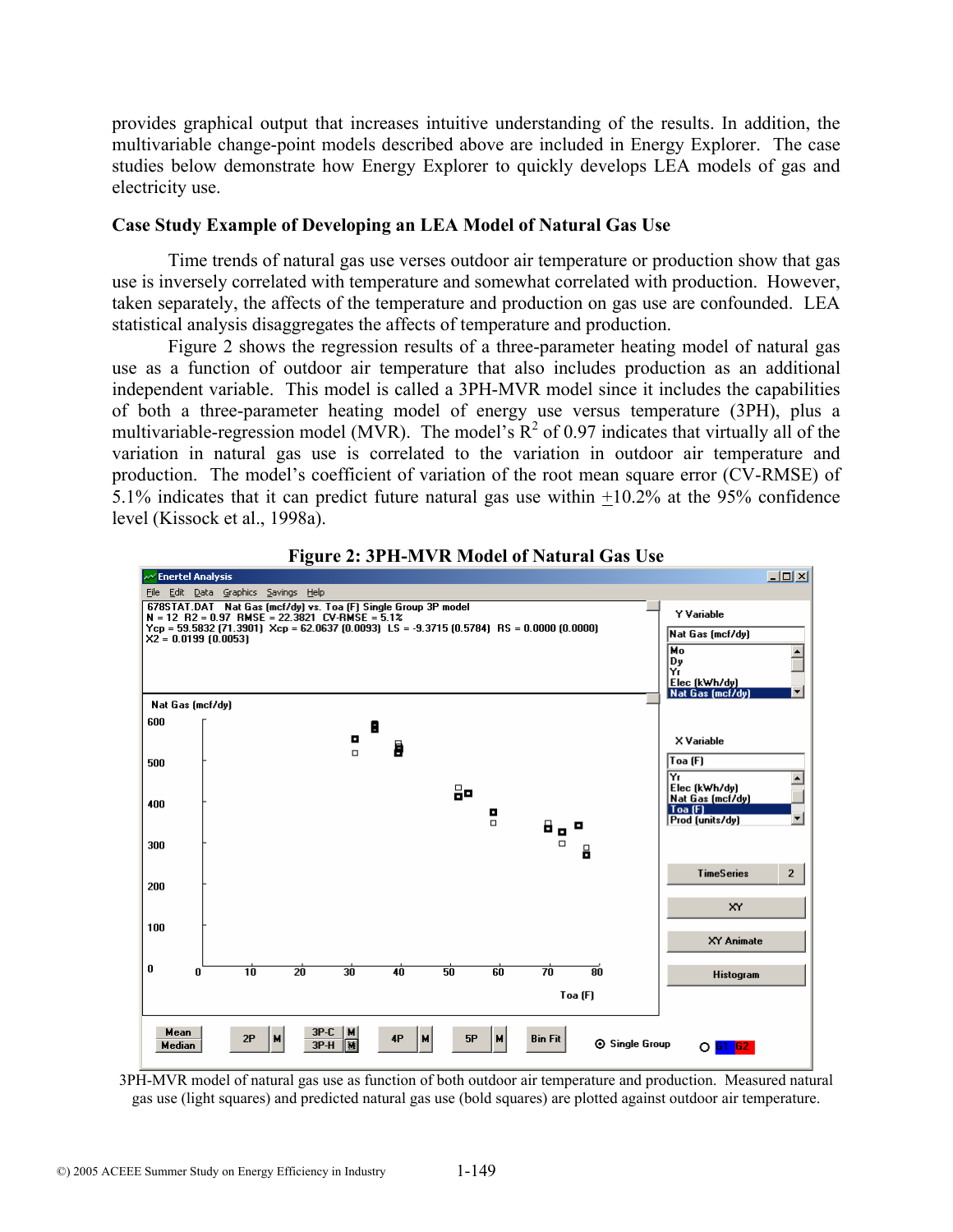Equation 1 shows a general form of a 3PH-MVR equation for predicting natural gas use, NG, as a function of outdoor air temperature Toa and quantity of units produced, P. Equation 2 shows the equation using the regression coefficients from Figure 7.

 $NG = Ycp + LS \times (Xcp - Toa)^+ + (X2 \times P) NG (mcf/day)$  (1)  $NG = 60$  (mcf/dy) + 9.4 (mcf/dy-F) x [62 (F) - Toa (F)]<sup> $+$ </sup> + 0.02 (mcf/unit) x P (units/dy) (2)

The first term of this equation, Ycp, represents energy use that does not vary with either weather or production; we call this *facility* energy use. From a lean energy perspective, *facility* energy use does not add value to the product or environment and is waste. Thus, eliminating *facility* energy use is the first goal for achieving minimum theoretical energy use. The second term, LS, represents weather-dependent energy use. In this case, natural gas use for space heating increases whenever the outdoor air temperature is less than the building balance point, Xcp, as indicated by the superscript "+". The third term, X2, represents production-dependent energy use. The fact that space heating gas use only increases at temperatures below 62° F, and that the true relationship between gas use and production could only be identified in a multivariable model, demonstrates the power and necessity of using multivariable change-point models to accurately describe plant energy use.

 $E_{\text{facility}} = 60 \text{ (mcf/day)}$  $E_{weather-dependent} = 9.4 (mcf/day-F) \times [62 (F) - Toa (F)]^{+}$  $E_{\text{production-dependent}} = 0.02 \text{ (mcf/unit) x P (units/day)}$ 

These equations can be used to break down total natural gas use into calculated production-dependent, weather-dependent and facility components (Figure 3). In this case, only about 14% of natural gas use is unrelated to production or weather. From a lean energy perspective, the relatively small fraction of *facility* energy use indicates good process control.



**Figure 3: LEA Gas Use Breakdown**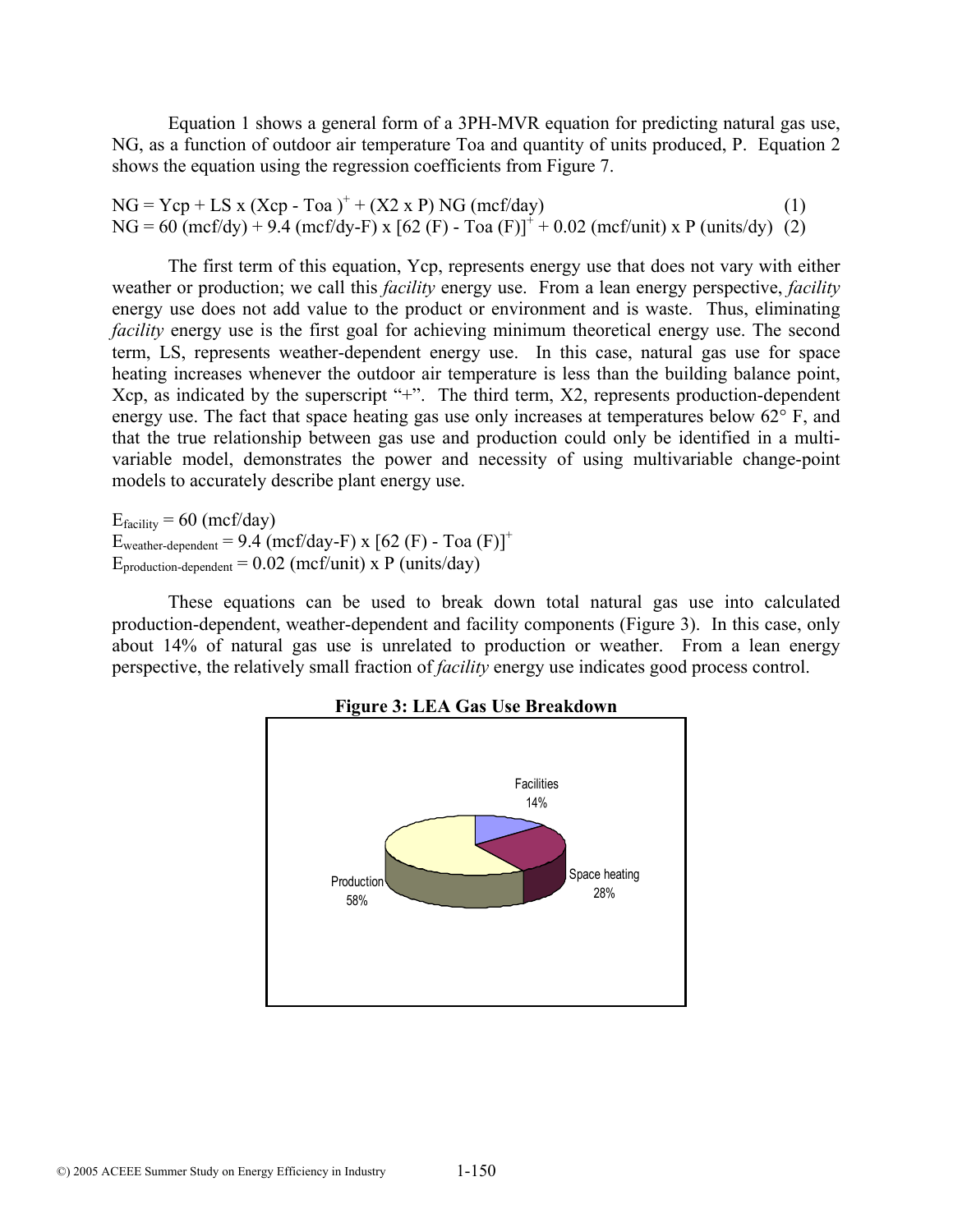#### **Case Study Example of Developing an LEA Model of Electricity Use**

The procedure demonstrated above for modeling natural gas use can also be applied to electricity use. For example, Figure 9 shows a three-parameter cooling model of electricity use as a function of outdoor air temperature, that also includes production as an independent variable. The model's  $\mathbb{R}^2$  of 0.82 indicates that most of the variation in natural gas use is correlated to the variation in outdoor air temperature and production. The model's CV-RMSE of 5.1% indicates that model can predict future natural gas use with an accuracy of about +10.2% at the 95% confidence level (Kissock et al. 1998a). Using the model shown in Figure 4, production, air conditioning and facility energy use are 39%, 10% and 51% of total plant energy use, respectively.



**Figure 4: 3PC-MVR Model of Electricity Use** 

Results of three-parameter cooling model of electricity use as function of both outdoor air temperature and production. Measured electricity use (light squares) and predicted electricity use (bold squares) are plotted against outdoor air temperature.

In this case, about 51% of electricity use is unrelated to production or weather. This suggests substantial potential for reducing unnecessary and non-value added "facility" electricity use. Typical sources of facility energy use include lights left on over areas where production has stopped, air compressors that continue to draw near full load power even when producing little compressed air, production machinery that is not turned off when not in use and pumps and fans that run continually, independent of the outdoor air temperature or production.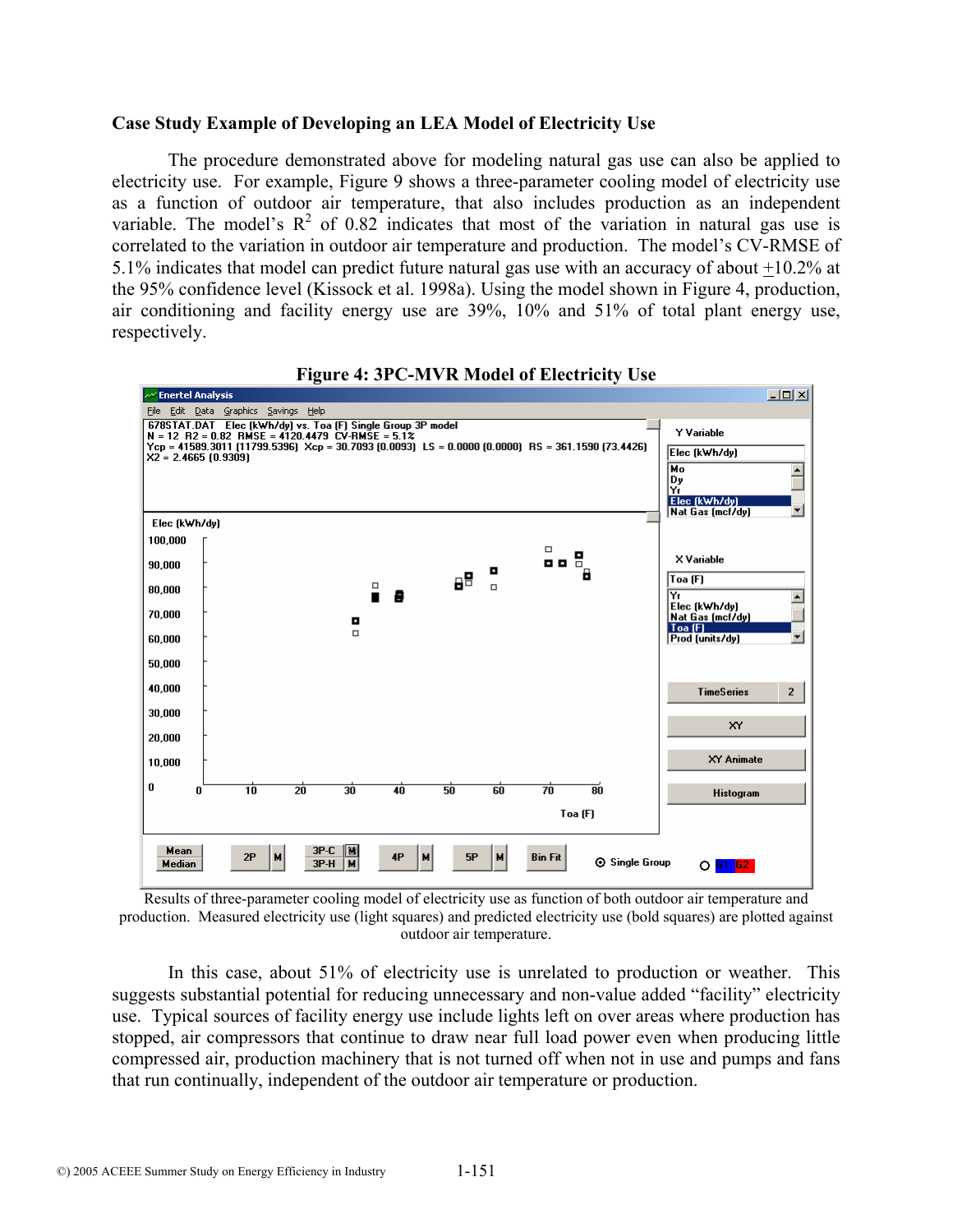Although it is possible that some of these functions may be required for production or to maintain the plant environment, our experience has invariably shown that facilities with large fractions of *facility* energy use have substantial energy savings potential in these areas.

#### **LEA Modeling and Theoretical Minimum Energy Use**

The previous examples demonstrated how LEA statistical modeling can quickly disaggregate energy use into *facility*, production-dependent, temperature-dependent components. In terms of lean manufacturing, *facility* energy use does not add value to the work environment or product, and is waste. Energy waste can be categorized into primary energy conversion inefficiency and process control inefficiency. For example, energy consumed by an air compressor when running unloaded is a control loss, while energy consumed compressing air is for direct energy conversion. In commercial buildings, reheat or mixing hot and cold air streams are control losses, while energy delivered to meet the zone loads is for direct energy conversion.

It follows that equipment, processes and whole facilities have both control and primary energy conversion efficiencies. For manufacturing facilities, the control efficiency is the compliment of the *facility* energy use. For example, in the previous case studies, the control efficiency of electrical energy use was 49% and the control efficiency of gas use was 86%. Reducing "facility" energy use can be thought of as improving the control of the plant production and space conditioning.

Beyond minimizing facility energy use, the primary energy conversion efficiencies of production and space conditioning can also be improved. LEA statistical methods would measure this improvement in the values of the production-dependent and weather-dependent regression coefficients. For example, in the previous case study increased insulation may reduce the value of the model coefficient for production-dependent gas use below the current 0.0199 mcf/unit. Similarly, higher-efficiency motors may reduce the value of the model coefficient for production-dependent electricity use below the current 2.47 kWh/unit.

LEA cannot determine the minimum value for these coefficients, which would represent the theoretical minimum energy use. As stated above, the determination of this number is dependent upon a number of assumptions, which may vary from case-to-case. However, if exergy or other engineering methods were used to quantify the minimum energy use, these values could be compared to the values of the regression coefficients. For example, if the minimum gas use necessary to melt one unite of aluminum were determined be 0.005 mcf/unit, then the direct energy conversion efficiency of production gas use would be about 0.005 / 0.0199  $= 25\%$ .

This suggests that LEA statistical methods can divide plant energy use into three basic end-uses: production energy use, plant environment energy use, and facility energy use (process control inefficiency).

The production component of energy use includes theoretical minimum process energy and energy conversion inefficiency. The space-conditioning component of energy use includes theoretical minimum plant environment energy use and energy conversion inefficiency. Thus, energy conversion inefficiencies are confounded within the coefficients for theoretical minimum energy use. However, control inefficiencies are not confounded, but quantified, by the "facility" component of plant energy use.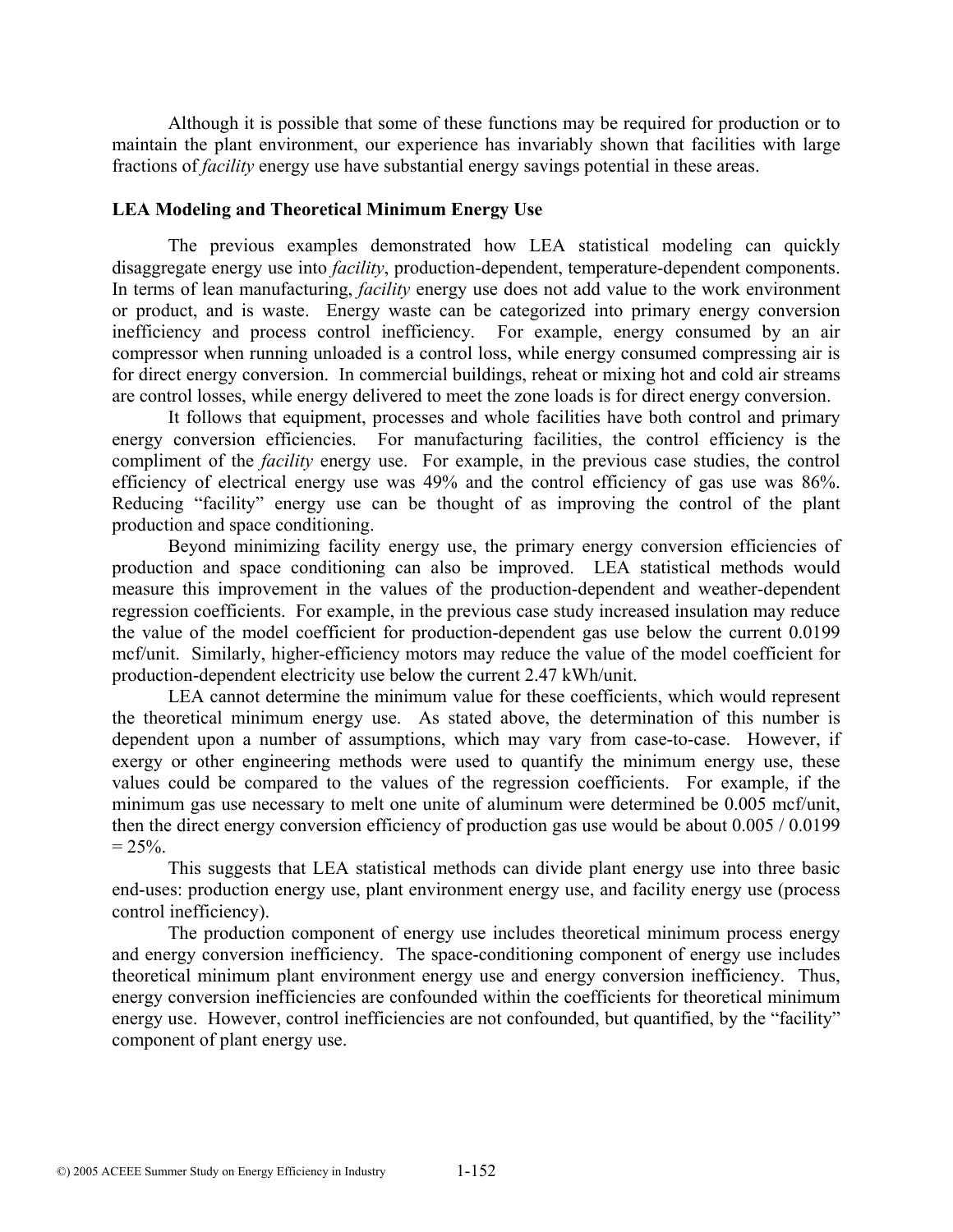### **Conclusions**

In the near future, the world economy will be faced with an energy crisis with no ready solution. Decreasing oil and natural gas production will collide with increased demand from a growing global economy. If free markets prevail, these pressures will increase the cost of energy, which will in turn slow economic growth and spur efforts to conserve energy and develop other sources of energy. Increased use of coal and nuclear power are associated with serious environmental, safety and security problems, and economic slowdown is not the preferred outcome. Renewable energy continues to grow at an impressive rate; however, its relatively small fraction of current energy use makes it unlikely that it can reconcile the prospective gap between supply and demand in the short term.

This suggests that a dramatic increase in energy efficiency may be the most viable solution. Previous efforts to determine the theoretical minimum energy use of major industrial processes indicate that industrial processes are currently so energy-inefficient that energy efficiency may indeed be able to generate the required reductions in energy use. These efforts bracketed energy efficiency potential by defining the "energy bandwidth", the difference between theoretical minimum and actual energy use. While this bracket has been applied on the macro-program scale, it has yet to be widely used at the level of reducing individual facility level energy use.

In this paper, we proposed that a new approach, called Lean Energy Analysis, can guide the reduction of energy use in individual facilities toward theoretical minimum energy use. The roots of LEA are in Lean Manufacturing, which defines waste as any effort that does not add value to the product. Similarly, LEA seeks to identify, quantify and eliminate non-value added energy use. Case studies showed how simply learning to see energy from a lean perspective is helpful in identifying large energy saving opportunities that might otherwise go unnoticed. In addition, LEA statistical methods were shown to quickly quantify facility, production and weather-dependent components of energy use. The *facility* component is largely a function of *control* inefficiency and represents the first target for reducing plant energy use to theoretical minimum. Thus, LEA appears to be a practical method for identifying and implementing the dramatic improvements in energy efficiency required to meet the coming energy challenges.

# **References**

- Ayers, R. U., 1989. "Energy Efficiency in the U.S. Economy, A New Case for Conservation", Pittsburgh, PA, Carnegie Mellon University.
- Bader, W. and Kissock, J.K., "Exergy Analysis of Industrial Air Compression," National Industrial Energy Technology Conference, Houston, Texas, April 2000.
- Choate, W., Green, J., 2003. *US Energy Requirements for Aluminum Production: Historical Perspective, Theoretical Limits and New Opportunities*. Washington, D.C.: US Department of Energy Efficiency and Renewable Energy, Industrial Technologies Program.
- Campbell, C., Laherrere, J. 1998. "The End of Cheap Oil". Scientific American. March, 1998.
- Deffeyes, K, 2001. "Hubbert's Peak: The Impending World Oil Shortage". Princeton University Press. Princeton, NJ.